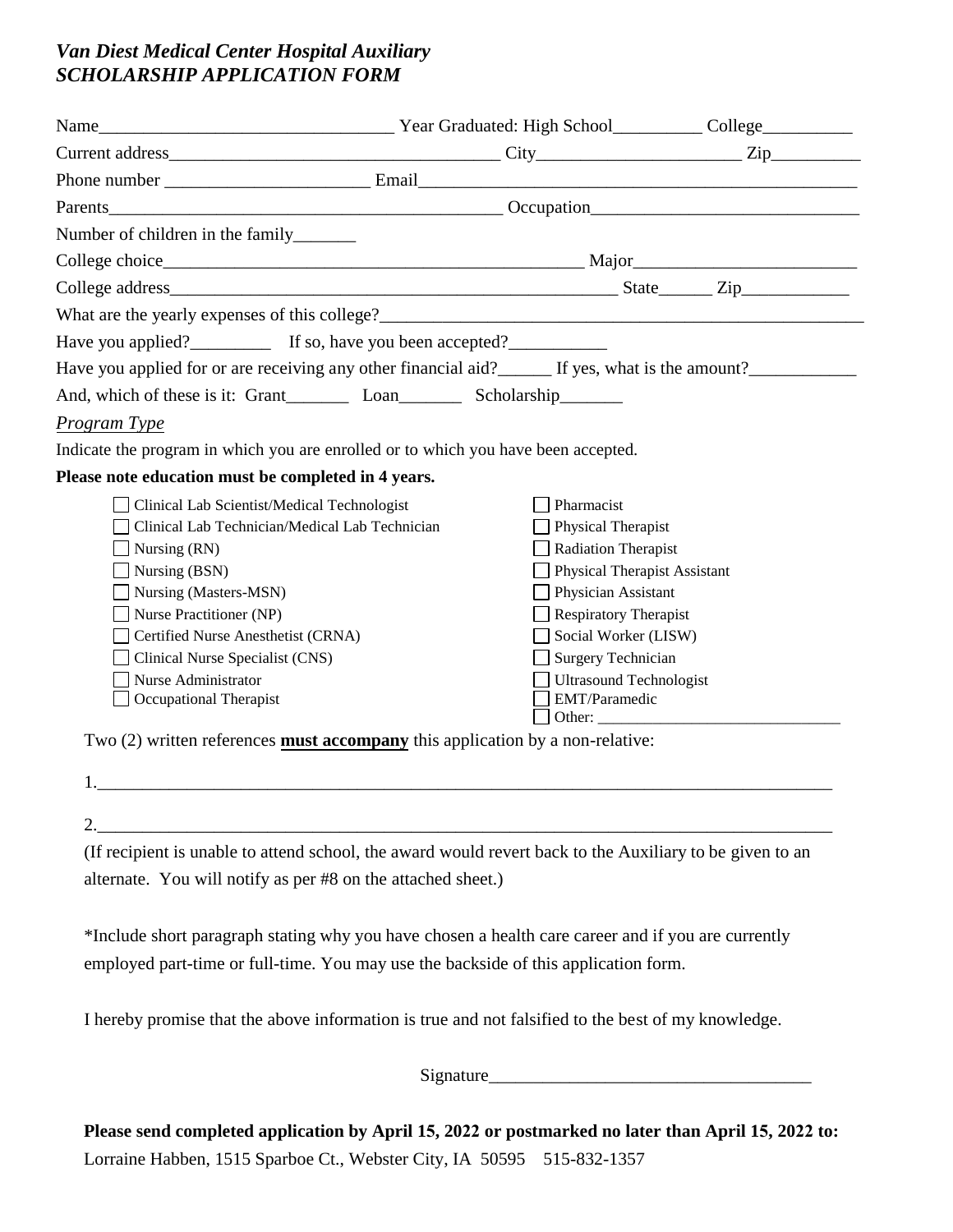## **VAN DIEST MEDICAL CENTER HOSPITAL AUXILIARY SCHOLARSHIP**

- AWARD: Shall be \$1,000.00 payable at registration for the Fall semester, to be paid by check jointly to the student and college.
- 1. The Award shall be granted to a high school graduate who wishes to pursue a career in the healthcare area. Persons going back to further their education in the healthcare field will also be considered. You must be a resident of Hamilton County or a graduate of any Hamilton County High School at the time of the award or you must work or have a parent working for Van Diest Medical Center.
- 2. The recipient shall enroll in an approved health career program\* at an accredited school and complete education within 4 years.
- 3. The Award shall be used for tuition, fees, books, or board and room.
- 4. Two (2) written character references from non-relatives are required.
- 5. The Award Committee shall consist of three (3) members of the Hamilton County Public Hospital Auxiliary.
- 6. Interested students may apply for consideration for this scholarship by completing, in full, the application blank and **deadline for the application is April 15, 2022 or postmarked no later than April 15, 2022.**
- 7. It is our policy to give only one scholarship to each person. **Please do not apply if you have received a scholarship from us in the past.**
- 8. If the recipient is unable to attend school, the Award should revert back to the Auxiliary to be given to an alternate. The Auxiliary should be notified by the student or other person who are responsible in assisting them.
- \* Approved healthcare programs

Certified Nurse Anesthetist (CRNA) Paramedic Clinical Lab Scientist/Medical Technologist Pharmacist Clinical Lab Technician/Medical Lab Technician Physical Therapist Clinical Nurse Specialist (CNS) Physical Therapist Assistant Nurse Administrator **Physician Assistant** Physician Assistant Nurse Practitioner (NP) Radiation Therapist Nursing (RN) Respiratory Therapist Nursing (BSN) Social Worker (LISW) Nursing (Masters-MSN) Surgery Technician Occupational Therapist Ultrasound Technologist

EMT/Paramedic